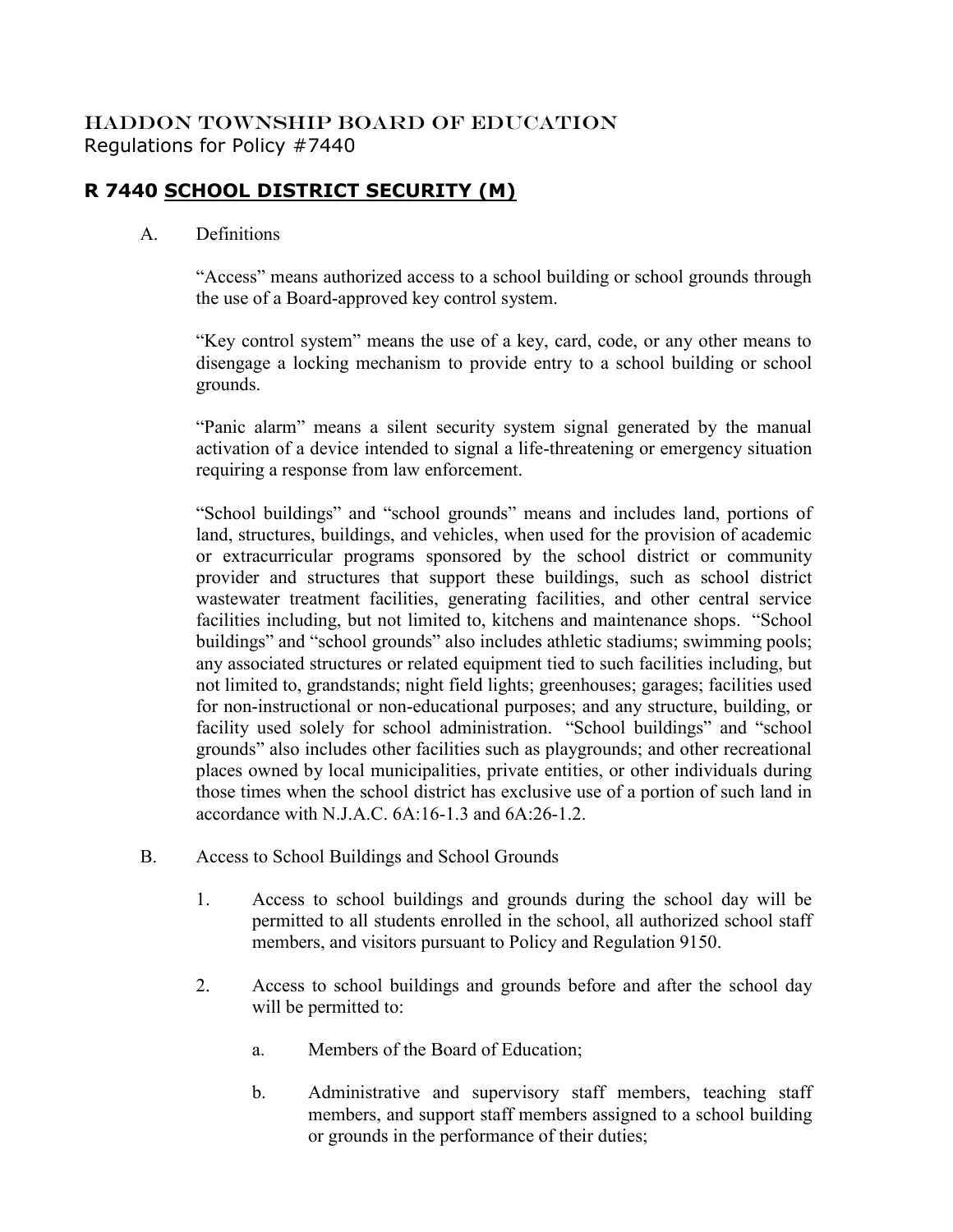- c. Other school staff members in the performance of their professional responsibilities;
- d. Students involved in interscholastic athletics, co-curricular or extra-curricular activities, and authorized spectators;
- e. Members of organizations granted the use of school premises pursuant to Policy and Regulation 7510;
- f. Police officers, fire fighters, health inspectors, and other agents of Federal, State, and local government in the performance of their official duties;
- g. Members of the public present to attend a public Board of Education or public school-related function; and
- h. Others authorized by the Superintendent or designee and/or by Board Policy.
- 3. All visitors to a school building during a school day will be required to register their presence in the school and comply with the provisions of Policy and Regulation 9150. The school's registration and sign-in procedures may include the use of a school visitor management system requiring the visitor to present acceptable identification to access the school building.
- 4. Signs will be conspicuously posted to inform visitors of the requirement to register their presence into the building.
- C. Key Control System for Access to School Buildings and Facilities
	- 1. School staff members will be provided access to a school building using the school's key control system as follows:
		- a. Teaching staff members and support staff members will be provided access using the school's key control system to the school building and to other facilities on school grounds to which they require access for the performance of their professional duties.
			- (1) The Building Principal will determine the school staff members who shall be provided access to facilities within the school building and on school grounds.
			- (2) The Superintendent or designee will determine the district administrators, supervisors, and other staff members who shall be provided access to facilities within the school building and on school grounds.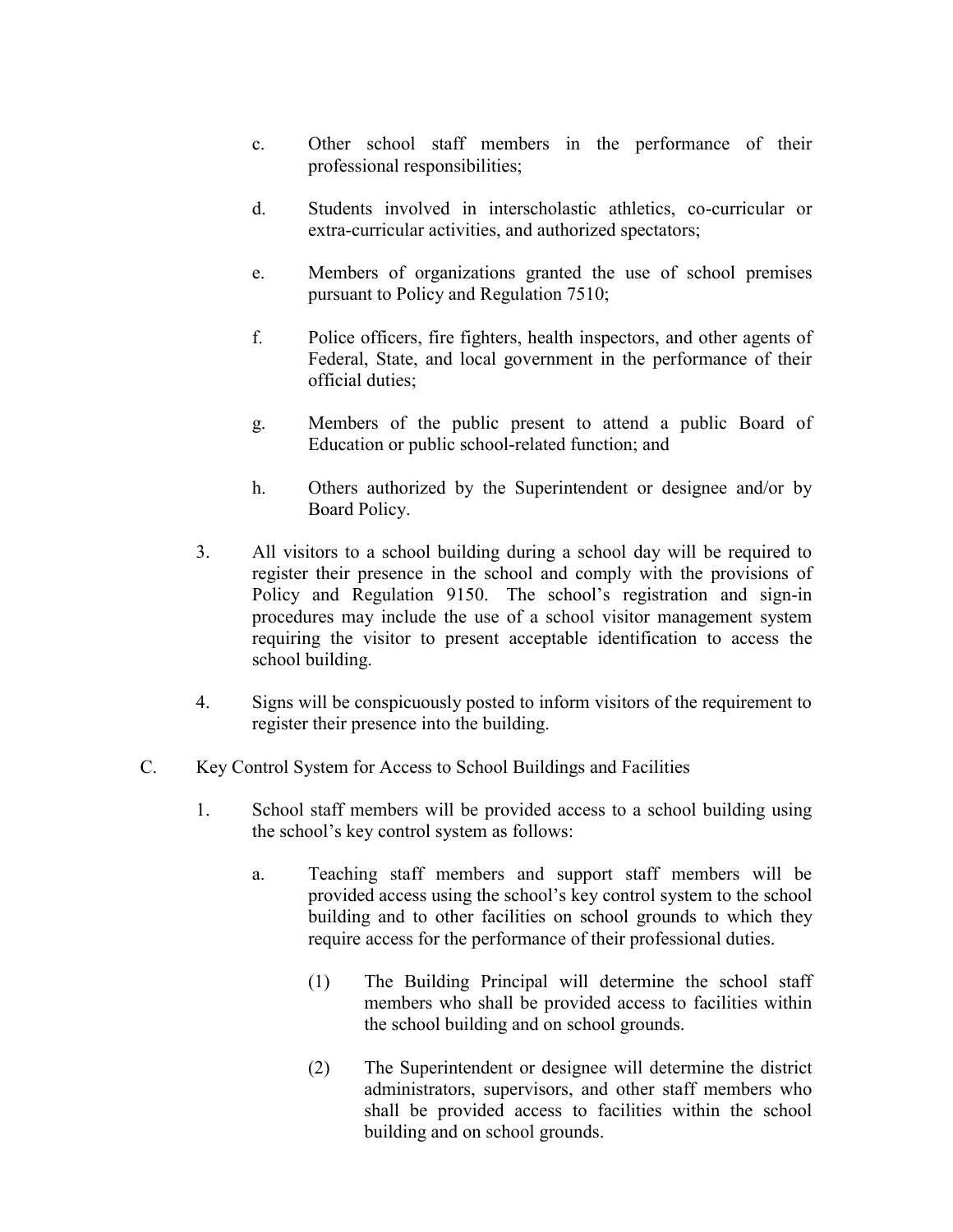- 2. School staff members provided access to a school building or other facilities on school grounds shall be responsible for ensuring their key control system authorization is not shared with another individual without prior approval of the Principal or designee for school staff members, or the Superintendent or designee for district staff members. Staff members are prohibited from permitting their key control system authorization to be used by another person unless prior approval is obtained from the Principal or designee at the building level and Superintendent or designee at the district level or in the event of an emergency.
- 3. A staff member's loss of a key, card, or any other device authorizing the staff member access to a school building or a facility on school grounds must be immediately reported to the Principal or Superintendent or designee. The staff member who loses a key, card, or any such access device may be responsible for the replacement cost.
- D. School Building Panic Alarm or Emergency Mechanisms (N.J.S.A. 18A:41-10 through 13)
	- 1. Each public elementary and secondary school building shall be equipped with at least one panic alarm for use in a school security emergency including, but not limited to, a non-fire evacuation, lockdown, or active shooter situation.
	- 2. The alarm shall be directly linked to local law enforcement authorities or, in the case of a school building located in a municipality in which there is no municipal police department, a location designated by the Superintendent of the New Jersey State Police.
	- 3. The alarm shall be capable of immediately transmitting a signal or message to such authorities outlined in D.2. above upon activation.
	- 4. The alarm shall not be audible within the school building.
	- 5. Each panic alarm required under N.J.S.A. 18A:41-11 and Policy and Regulation 7440 shall:
		- a. Adhere to nationally recognized industry standards, including the standards of the National Fire Protection Association and Underwriters Laboratories; and
		- b. Be installed solely by a person licensed to engage in the alarm business in accordance with the provisions of N.J.S.A. 45:5A-27.
	- 6. The school district may equip its elementary and secondary school buildings with an emergency mechanism that is an alternative to a panic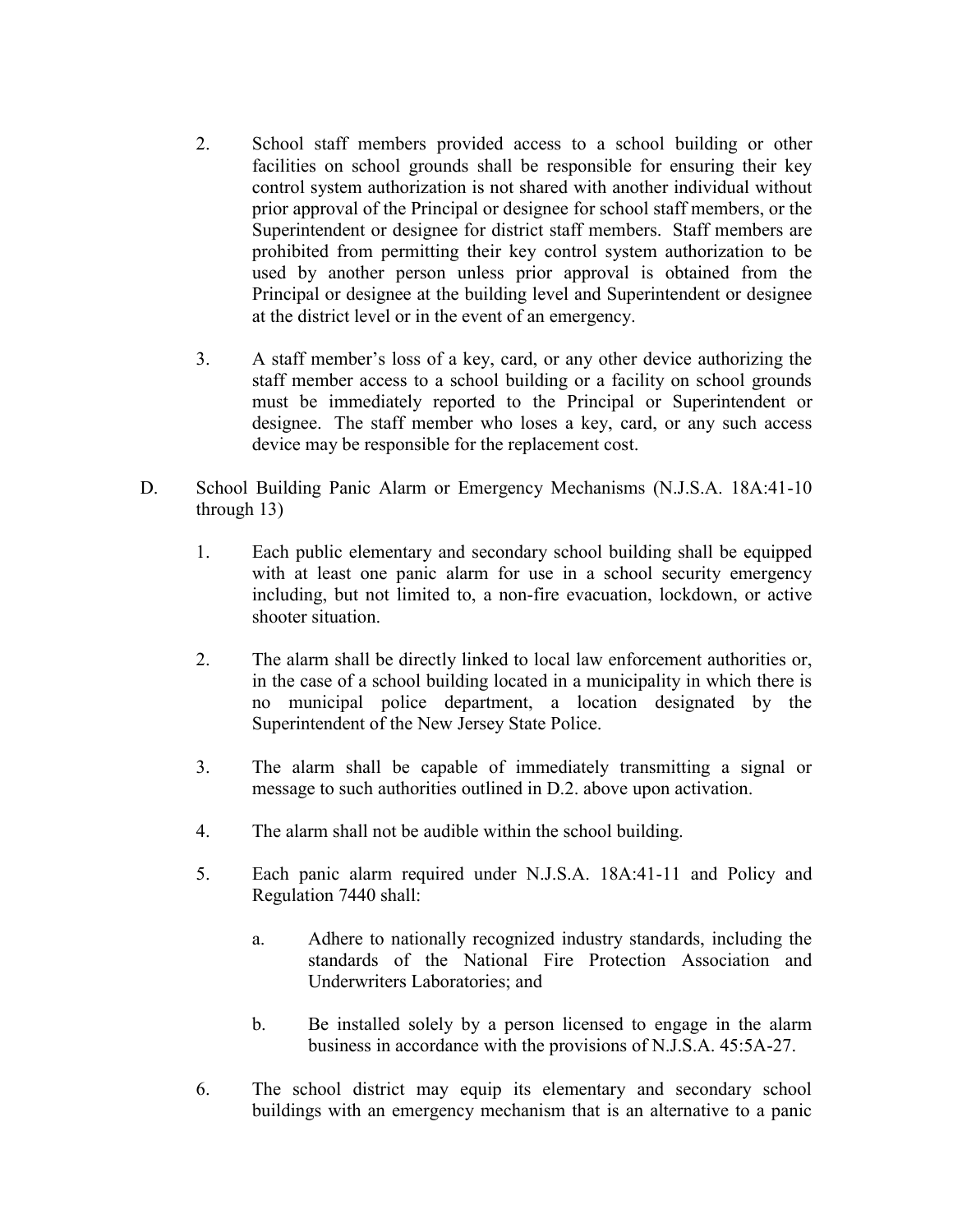alarm if the mechanism is approved by the New Jersey Department of Education.

- E. Staff Member Responsibilities
	- 1. Staff members should not bring to school valuable personal items that cannot be in the staff member's personal possession at all times. The Board of Education is not responsible for a staff member's personal possession in the event the item is lost, stolen, misplaced, damaged, or destroyed.
	- 2. In the event a staff member observes a student has a valuable item in school, the staff member will report it to the Principal or designee. A valuable item may include, but is not limited to, an unusually large amount of money, expensive jewelry or electronic equipment, or any item that is determined by the Principal or designee to be valuable to a student based on the student's age.
		- a. The Principal or designee may contact the student's parent and request the parent come to school to retrieve the valuable item;
		- b. The Principal or designee may secure the valuable item and return it to the student at the end of the school day and inform the student and the parent not to bring the valuable item to school in the future; or
		- c. The Principal or designee will permit the student to maintain the valuable item and inform the student and the parent not to bring the valuable item to school in the future.
		- d. The Board of Education is not responsible for a student's personal possession in the event the item is lost, stolen, misplaced, damaged, or destroyed when in the possession of the student.
	- 3. Teaching staff members shall close classroom windows and shut and lock classroom doors when leaving at the end of the school day; shut and lock classroom doors during the school day when the room is not going to be in use after their assignment, and report immediately to the Principal or designee any evidence of tampering or theft.
	- 4. Custodians shall, at the end of the work day, conduct a security check of the building to make certain that all windows are closed and all office, classroom, and building doors are shut and locked, except as such doors may be required to be open for persons with access.
	- 5. Office personnel shall take all reasonable precautions to ensure the security of all school and district records and documents against unauthorized access, deterioration, and destruction.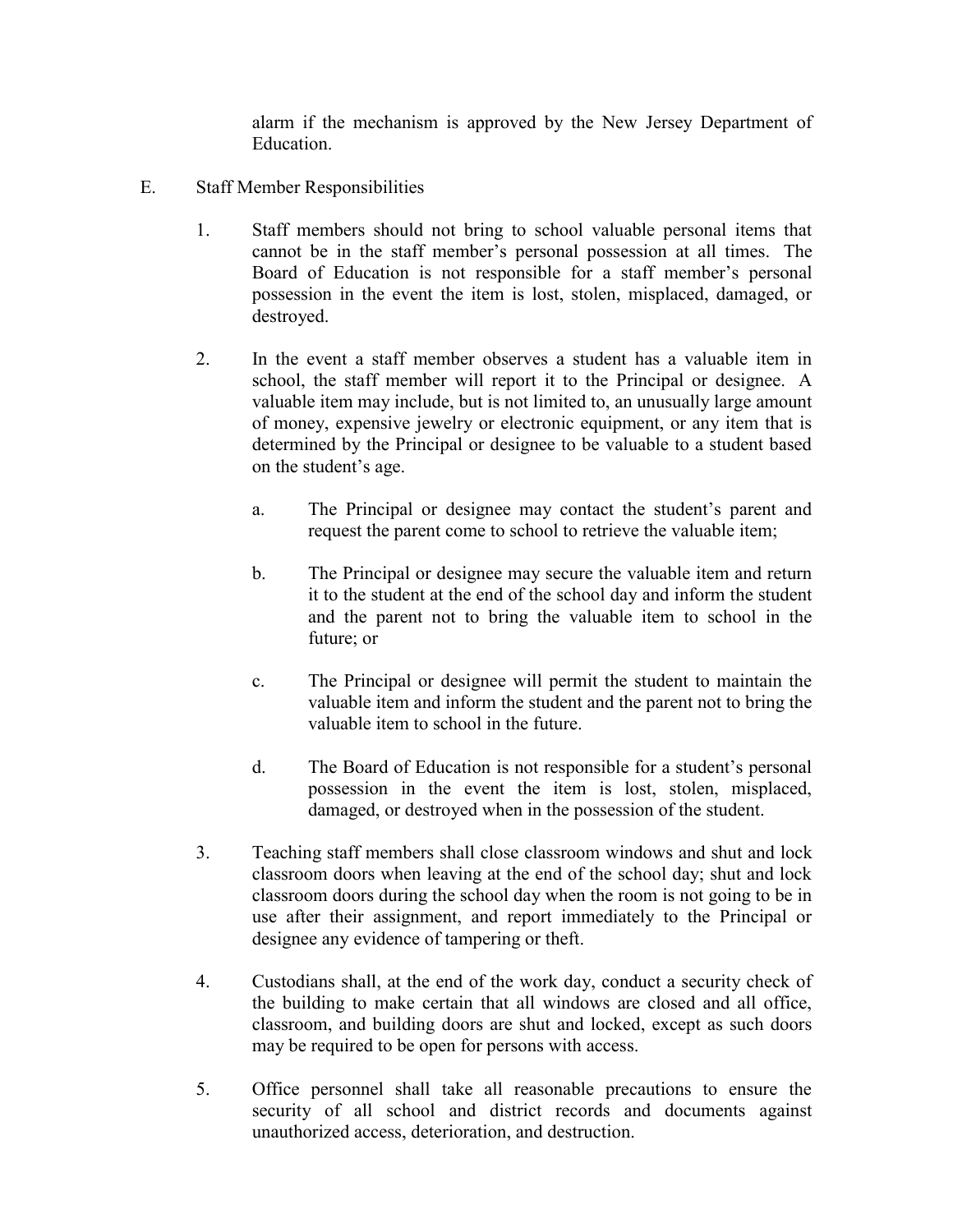- F. School Safety Specialist
	- 1. The Superintendent of Schools shall designate a school administrator, or a school employee with expertise in school safety and security, as a School Safety Specialist for the district in accordance with the provisions of N.J.S.A. 18A:17-43.3.
	- 2. The School Safety Specialist shall:
		- a. Be responsible for the supervision and oversight for all school safety and security personnel, policies, and procedures in the school district;
		- b. Ensure that these policies and procedures are in compliance with State law and regulations; and
		- c. Provide the necessary training and resources to school district staff in matters relating to school safety and security.
	- 3. The School Safety Specialist shall also serve as the school district's liaison with law enforcement and national, State, and community agencies and organizations in matters of school safety and security.
	- 4. The School Safety Specialist shall be required to acquire a New Jersey Department of Education School Safety Specialist Certification in accordance with the provisions of N.J.S.A. 18A:17-43.2.
- G. Summoning Law Enforcement Authorities
	- 1. Law enforcement authorities will be summoned promptly whenever evidence is discovered that indicates: a crime has been committed on school premises or in the course of staff or student transportation to or from school; a break and entry may have occurred on school grounds; a deadly weapon is on school premises; a breach of the peace has occurred on school premises; for any reason required in the Memorandum of Understanding between the Board of Education and Law Enforcement and in accordance with Policy and Regulation 9320; or for any other reason there is concern about the health, safety, and welfare of persons on school grounds or school property.
	- 2. Anytime law enforcement agents are summoned in accordance with G.1. above, the Superintendent will be notified as soon as possible.
- H. Annual School Safety Audit for Each School Building
	- 1. The district shall annually conduct a school safety audit for each school building using the checklist developed by the New Jersey Office of